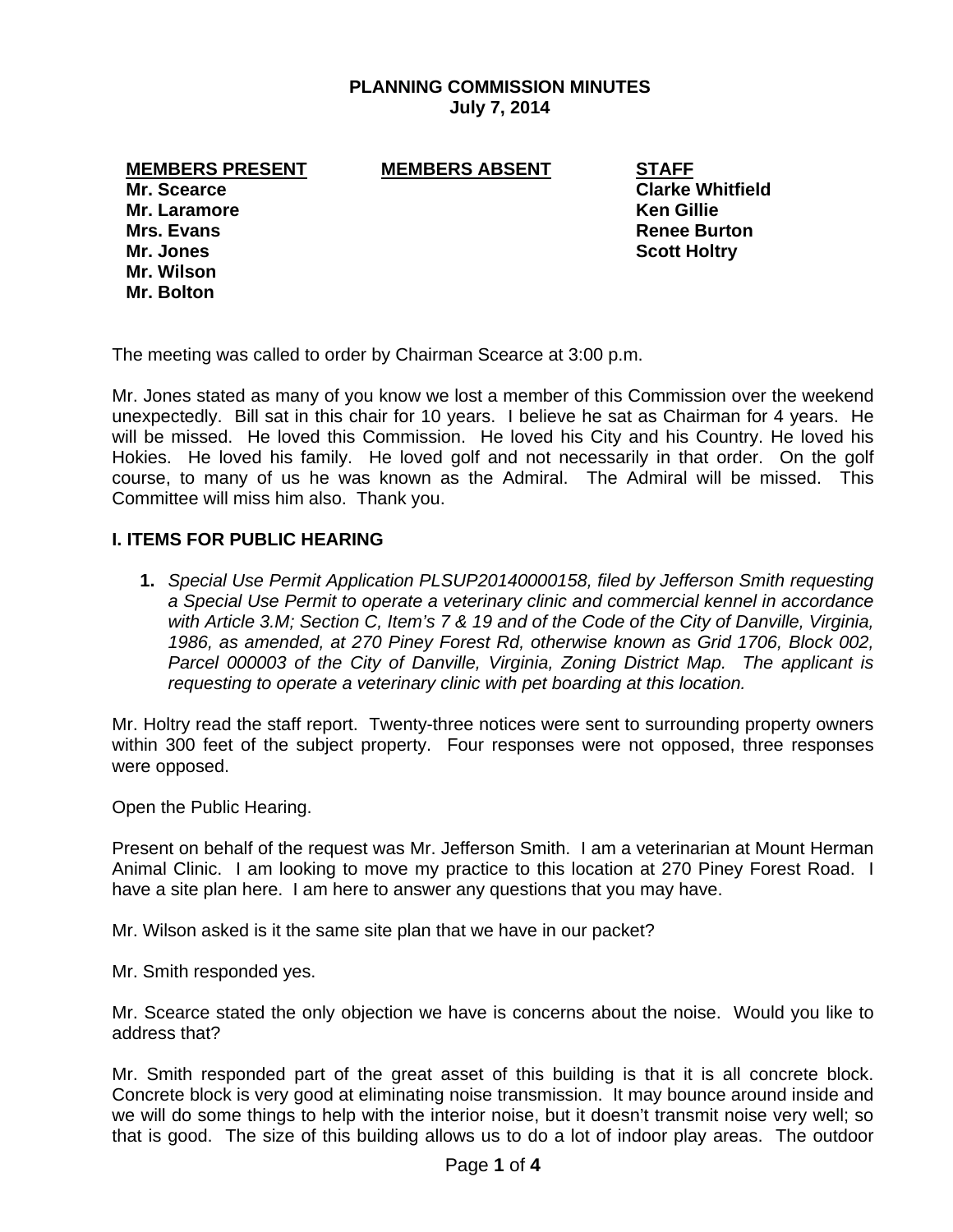yard is very small. That is going to limit some of that as well. What we do as doggy day care and the boarding facility is have staff in charge of keeping those pets entertained, exercise them, and even behavioral enrichment to calm any problems that would cause them to bark. If a dog is barking they usually have a need that hasn't been met. Staff will control that.

Close the Public Hearing.

**Mrs. Evans made a motion to recommend approval of PLSUP20140000158 with conditions per staff. Mr. Bolton seconded the motion. The motion was approved by a 5- 0-1 vote (Mr. Laramore abstained).** 

- **2.** *Rezoning Application PLRZ20140000162, filed by Dan Setliff on behalf of Roman Eagle requesting to amend the 2020 Land Use Plan from SSR, Suburban Single Family Residential to RL, Retirement Living and to rezone from T-R, Threshold Residential to TO-C, Transitional Office Commercial, Parcel Id#78440, otherwise known as a Grid 2810, Block 003, Parcel 000020 of the City of Danville, Virginia, Zoning District Map and to rezone from HR-C, Highway Retail Commercial to TO-C, Transitional Office Commercial Parcel ID #s 54565 and 52020, otherwise known as Grid 2810, Block 003, Parcel 000011 and Parcel 000010, respectively of the City of Danville, Virginia, Zoning District Map and to rezone from M-R, Multi-family Residential to TO-C, Transitional Office Commercial Parcel ID #59951, otherwise known as Grid 2810, Block 003, Parcel 000018 of the City of Danville, Virginia, Zoning District Map.*
- **3.** *Special Use Permit Application PLSUP20140000163, filed by Dan Setliff on behalf of Roman Eagle requesting a Special Use Permit for a waiver of minimum yard requirements in accordance with Article 3.I; Section C, Item 19 of the Code of the City of Danville, Virginia, 1986, as amended, at Parcel ID #54565, otherwise known as Grid 2810, Block 003, Parcel 000011 of the City of Danville, Virginia, Zoning District Map. The applicant is requesting a waiver of minimum yard requirements to allow a ten (10) foot side yard setback where fifteen (15) feet is required.*

Mrs. Burton read the staff report. Thirteen notices were sent to surrounding property owners within 300 feet of the subject property. Three responses were not opposed, one response was opposed.

Open the Public Hearing.

Present on behalf of the request was Mr. Dan Setliff. I am the Administrator for Roman Eagle. Roman Eagle plans to construct a state of the art rehabilitation and wellness center on property contiguous to Roman Eagle. We have a number of lots that are part of Roman Eagle but they have various zoning. We are requesting to consolidate them all into one plat with the same zoning that Roman Eagle has now. I would be happy to answer any questions that you may have.

Mr. Jones stated you know we send out notices to people within 300 feet of your property. There was opposition from Post 325. Did they comment to you or show any reason why they were opposed to this?

Mrs. Burton responded there were no comments.

Mr. Jones asked did they ever approach you?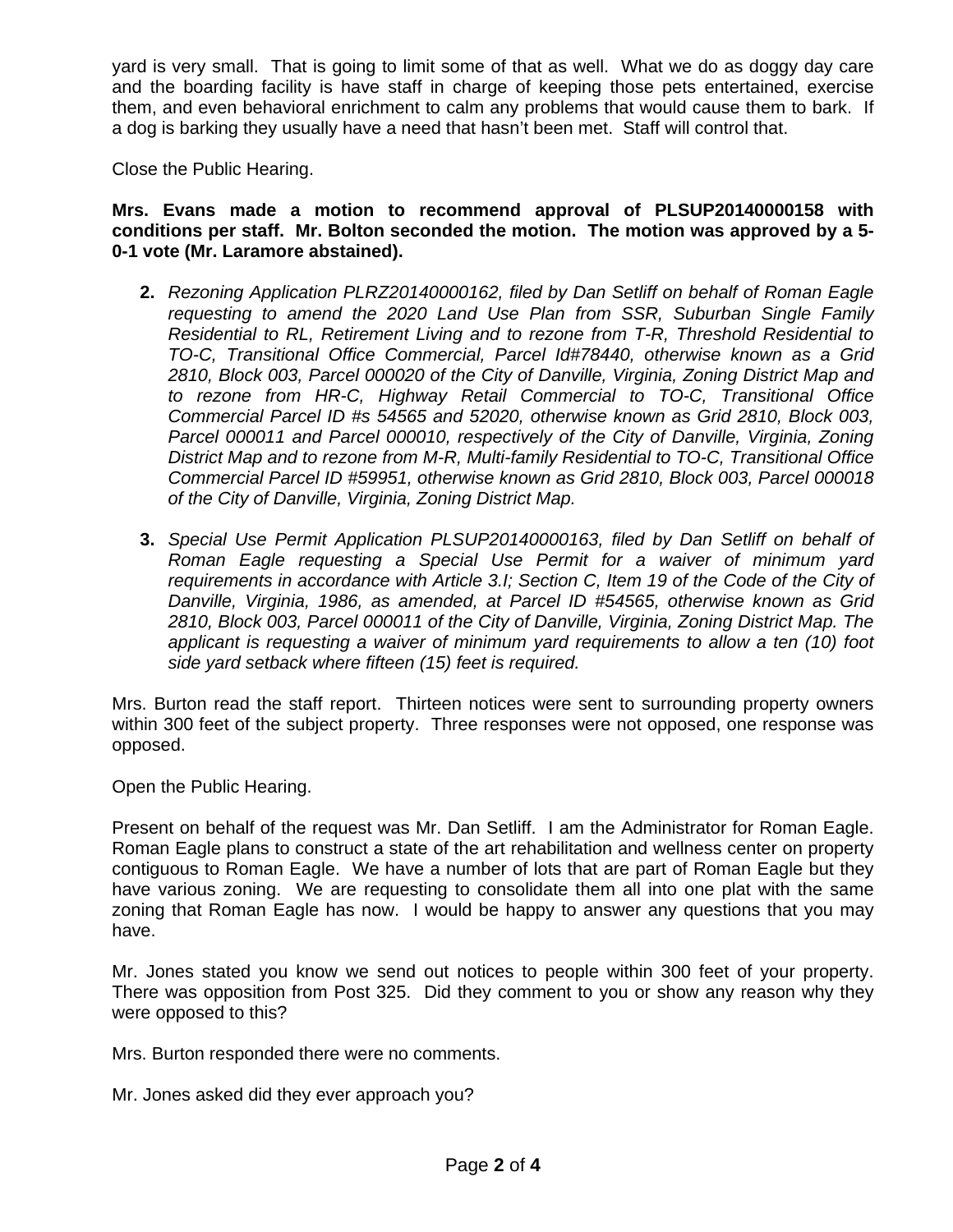Mr. Setliff responded frankly it is on the other side. It is not even close to their property. I do know that.

Mr. Jones stated ok thank you.

Close the Public Hearing.

Mr. Jones stated looking at the map it looks like they are outside of the circle.

Mr. Gillie stated the rear of the property catches the corner of it. They have a rather deep lot and the computer says it does.

**Mr. Bolton made a motion to recommend approval of PLRZ20140000162 as submitted. Mr. Laramore seconded the motion. The motion was approved by a 6-0 vote.** 

## **Mr. Wilson made a motion to recommend approval of PLSUP20140000163 as submitted. Mr. Jones seconded the motion. The motion was approved by a 6-0 vote.**

**4.** *Request to amend Chapter 41 entitled "Zoning Ordinance" of the Code of the City of Danville, Virginia, 1986 as amended, more specifically Article 15: entitled "Definitions", to create the definition of Child Therapeutic Day Treatment, amend the definition of family, and various sections of Article 3 to allow for these uses, to amend Article 3:R. regarding appeals in the HP-O District.* 

Mrs. Burton read the staff report.

Open the Public Hearing.

No one was present to speak.

Close the Public Hearing.

## **Mr. Laramore made a motion to approve the Code amendments as submitted by staff. Mr. Bolton seconded the motion. The motion was approved by a 6-0 vote.**

**5.** *Review and adoption of the City of Danville Year 2030 Comprehensive Plan. This plan is an update to the Year 2020 Comprehensive Land Use Plan and establishes goals and plans for future land use decision by the City.* 

Mrs. Burton read the staff report.

Open the Public Hearing.

No one was present to speak.

Close the Public Hearing.

Mr. Wilson stated I felt that the title on page 71 "Blight Elimination" has an error.

Mr. Gillie stated it should be *Ag* not *Age*, thank you.

## **Mr. Wilson made a motion to recommend adoption the 2030 Comprehensive Plan. Mr. Laramore seconded the motion. The motion was approved by a 6-0 vote.**